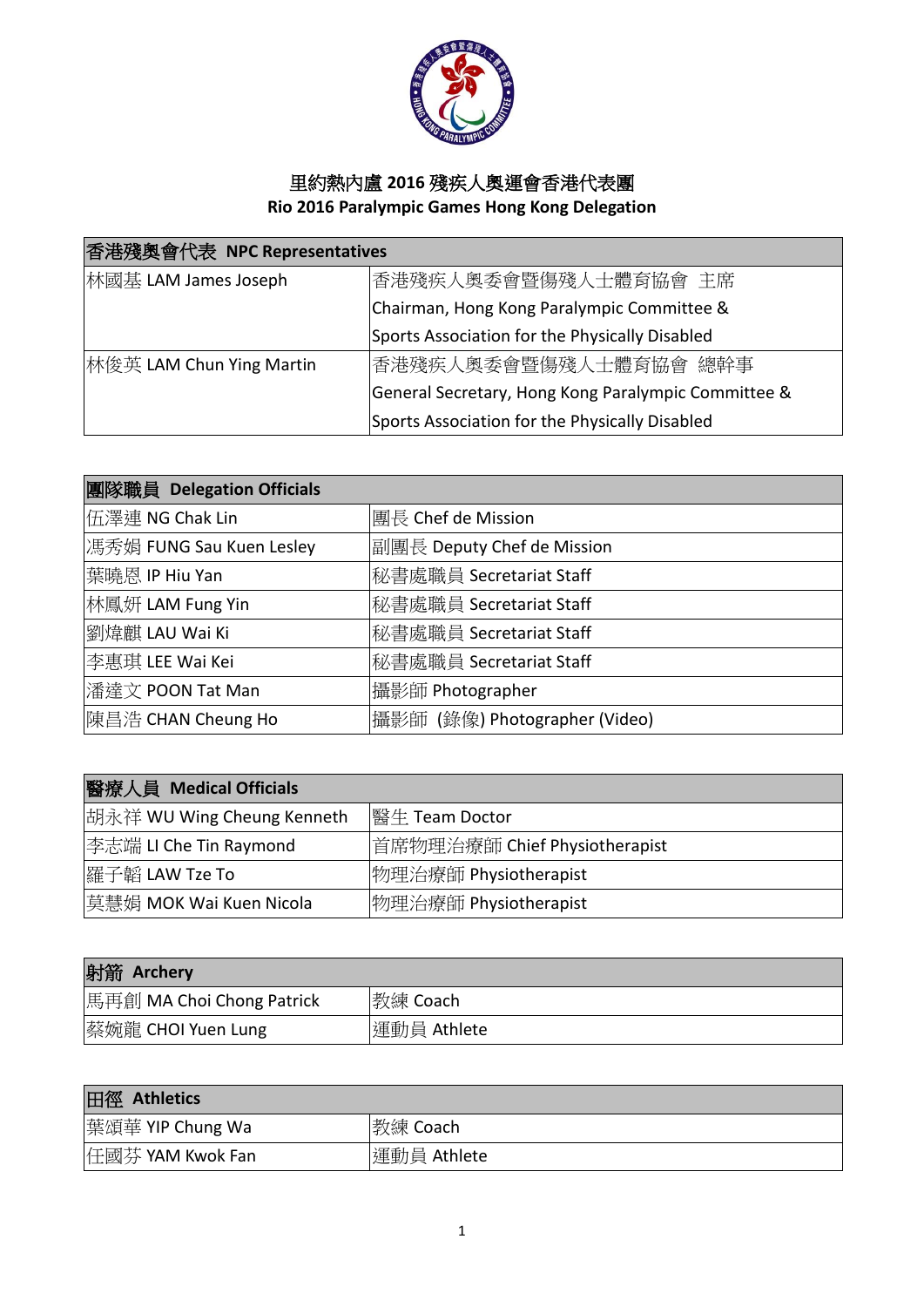

## 里約熱內盧 **2016** 殘疾人奧運會香港代表團 **Rio 2016 Paralympic Games Hong Kong Delegation**

| 硬地滾球 Boccia             |                |
|-------------------------|----------------|
| 郭克榮 KWOK Hart Wing      | 主教練 Head Coach |
| 李榮傑 LEE Wing Kit        | 教練 Coach       |
| 梁少芳 LEUNG Siu Fong      | 教練 Coach       |
| 倪振明 NGAI Chun Ming      | 教練 Coach       |
| 施珊珊 SZE Shan Shan       | 教練 Coach       |
| 黃秀華 WONG Sau Wah        | 教練 Coach       |
| 任潔儀 YAM Kit Yee Kitty   | 教練 Coach       |
| 梁美儀 LEUNG Mei Yee       | 運動員 Athlete    |
| 郭海瑩 KWOK Hoi Ying Karen | 運動員 Athlete    |
| 楊曉林 YEUNG Hiu Lam       | 運動員 Athlete    |
| 龍子健 LOUNG John          | 運動員 Athlete    |
| 何宛淇 HO Yuen Kei         | 運動員 Athlete    |
| 劉慧茵 LAU Wai Yan Vivian  | 運動員 Athlete    |
| 梁育榮 LEUNG Yuk Wing      | 運動員 Athlete    |
| 黃君恒 WONG Kwan Hang      | 運動員 Athlete    |

| 馬術 Equestrian              |                 |
|----------------------------|-----------------|
| 謝錫觀 TSE Sik Kwoon          | 教練 Coach        |
| <b>Andrew David BENNIE</b> | 獸醫 Veterinarian |
| <b>Gary Paul JOHNSTON</b>  | 馬伕 Groom        |
| 謝佩婷 TSE Pui Ting Natasha   | 運動員 Athlete     |

| 射擊 Shooting                 |             |
|-----------------------------|-------------|
| 鍾正濤 CHUNG Ching Tao Stephen | 教練 Coach    |
| 黃仁禾 WONG Yan Wo             | 運動員 Athlete |

| 游泳 Swimming      |                      |
|------------------|----------------------|
| 周新天 CHOW Sun Tin | 教練 (智障級別) Coach (ID) |
| │蔡華傑 CHOI Wa Kit | 運動員 Athlete          |
| 鄧韋樂 TANG Wai Lok | 運動員 Athlete          |